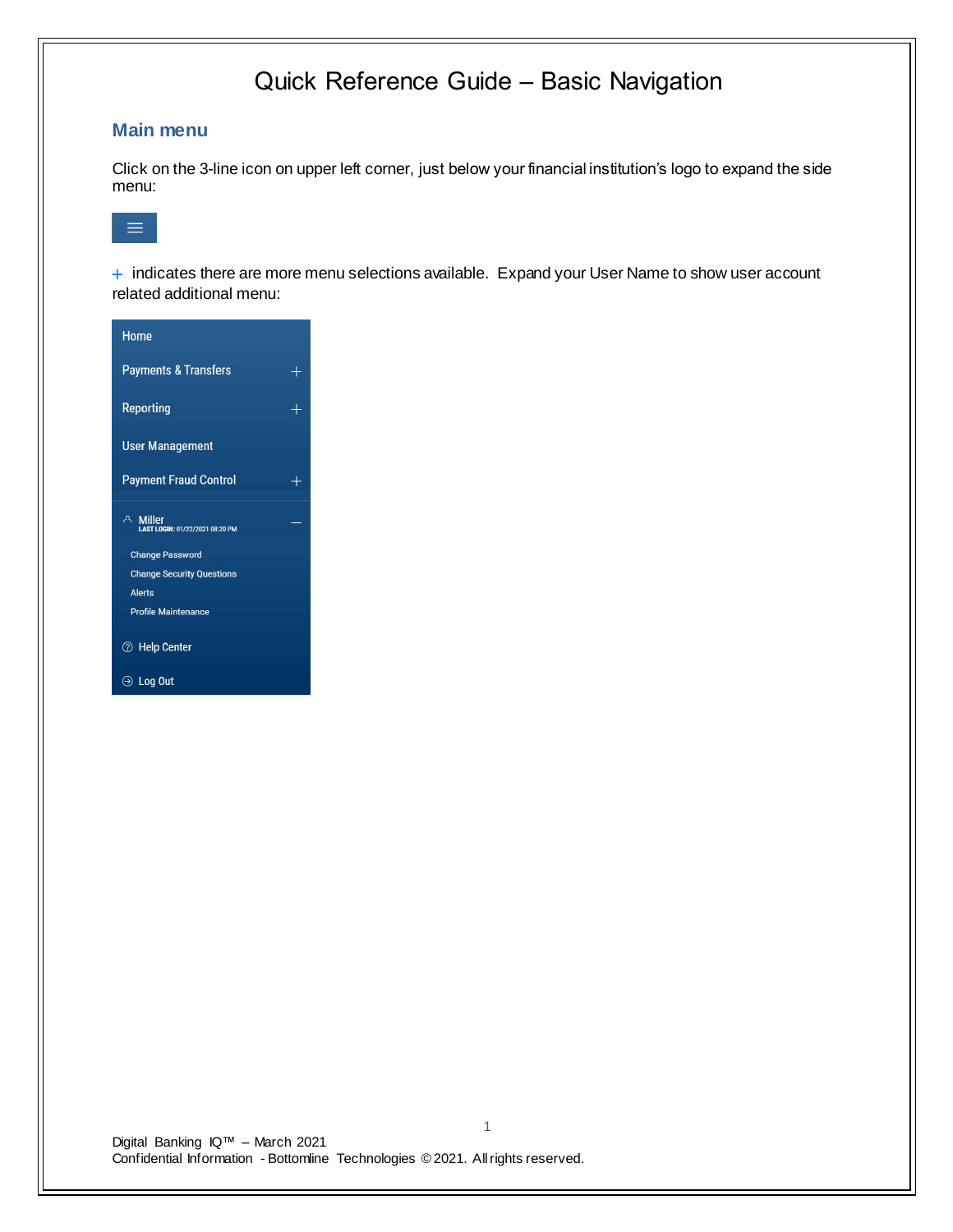### **Home page (as an example)**

Also known as the Dashboard, your landing page is a Workspace. Each workspace presents various information in sections known as Widgets. On the Home workspace you will find a Notification widget accompanied by a collection of other widgets based on the functionality you have been entitled to (for example viewing account balances or initiating account transfers).

| MESSAGE OF THE DAY                                                                                                                            |                                  |                               | <b>ACTION ITEMS</b>                             |                                     |              |
|-----------------------------------------------------------------------------------------------------------------------------------------------|----------------------------------|-------------------------------|-------------------------------------------------|-------------------------------------|--------------|
| ₩<br>If you need assistance with your Business Online Banking login please call 256-327-<br>1104 or 800-234-1234 ext. 1104 M-F 8AM - 5PM CST. |                                  |                               | <b>Bulletins To Read</b><br>Payments To Approve |                                     | View<br>View |
| More<br>品<br>There are some things money can't buy. For everything else, there's MasterCard.                                                  |                                  |                               |                                                 | <b>Account Transfers To Approve</b> | View         |
| We know you're tapped-out and can't afford to take a nice vacation or buy your kid a<br>More                                                  |                                  |                               |                                                 | Payment Templates To Approve        | View         |
| SMART CHART                                                                                                                                   |                                  |                               |                                                 |                                     |              |
| <b>Available Balance</b> (Deposit Accounts)                                                                                                   |                                  |                               | Month to Date Credit/Debit Distribution         |                                     |              |
| 800000                                                                                                                                        |                                  |                               |                                                 |                                     |              |
| 600000                                                                                                                                        |                                  | <b>CREDIT</b>                 |                                                 |                                     |              |
| <b>OPENING AVAILABLE</b><br>400000<br>200000                                                                                                  |                                  | <b>DEBIT</b>                  |                                                 |                                     |              |
| N/A<br>N/A<br>$\theta$                                                                                                                        | N/A                              |                               |                                                 |                                     |              |
| 01/19<br>01/20<br>01/15<br><b>DATES</b>                                                                                                       | 01/21<br>01/22                   |                               |                                                 |                                     |              |
|                                                                                                                                               |                                  |                               |                                                 |                                     |              |
|                                                                                                                                               |                                  |                               |                                                 |                                     |              |
| FINANCIAL OVERVIEW                                                                                                                            |                                  |                               |                                                 |                                     |              |
|                                                                                                                                               |                                  |                               |                                                 |                                     |              |
|                                                                                                                                               |                                  |                               |                                                 |                                     | Œ            |
|                                                                                                                                               |                                  |                               |                                                 |                                     |              |
| <b>Deposit Accounts</b>                                                                                                                       |                                  |                               |                                                 |                                     |              |
| →<br><b>BUSINESS SAVINGS</b>                                                                                                                  | <b>CHECKING</b>                  |                               | <b>NEWACC</b>                                   |                                     |              |
| ACCOUNT NUMBER                                                                                                                                | <b>ACCOUNT NUMBER</b>            |                               | ACCOUNT NUMBER                                  |                                     |              |
| 999                                                                                                                                           | 777                              |                               | 333333                                          |                                     |              |
| <b>CURRENT AVAILABLE</b>                                                                                                                      |                                  | <b>CURRENT AVAILABLE</b>      |                                                 | <b>CURRENT AVAILABLE</b>            |              |
| \$553,655.95                                                                                                                                  |                                  | Not Available                 |                                                 | \$6,328.28                          |              |
| ⇒                                                                                                                                             |                                  |                               |                                                 |                                     |              |
| <b>OPERATING</b><br>ACCOUNT NUMBER                                                                                                            | <b>PAYROLL</b><br>ACCOUNT NUMBER |                               |                                                 |                                     |              |
| 876543                                                                                                                                        | 13                               |                               |                                                 |                                     |              |
| <b>CURRENT AVAILABLE</b>                                                                                                                      |                                  | <b>CURRENT AVAILABLE</b>      |                                                 |                                     |              |
| \$8,078.54                                                                                                                                    |                                  | Not Available                 |                                                 |                                     |              |
| TRANSACTION SEARCH                                                                                                                            | ₩                                | <b>OUICK TRANSFER</b>         |                                                 |                                     |              |
|                                                                                                                                               |                                  |                               |                                                 |                                     |              |
| <b>Search Deposit Accounts</b><br><b>ACCOUNTS</b><br>DATE                                                                                     |                                  | <b>FROM ACCOUNT</b><br>Select | $\checkmark$                                    | TO ACCOUNT<br>Select                | $\checkmark$ |
| Select<br>$\bar{\phantom{a}}$                                                                                                                 | 田<br>01/21/2021                  |                               |                                                 |                                     |              |
| <b>Show Additional Filters</b>                                                                                                                |                                  | <b>TRANSFER DATE</b>          |                                                 | AMOUNT                              |              |
| <b>SUBMIT</b><br>Cancel                                                                                                                       |                                  | 01/22/2021                    | 曲                                               | S                                   | 0.00         |
|                                                                                                                                               |                                  | <b>MEMO</b>                   | Optional                                        |                                     |              |
|                                                                                                                                               |                                  |                               |                                                 |                                     |              |
|                                                                                                                                               |                                  |                               |                                                 |                                     |              |
|                                                                                                                                               |                                  | <b>SUBMIT</b>                 | <b>CLEAR</b>                                    |                                     |              |

Confidential Information - Bottomline Technologies © 2021. Allrights reserved.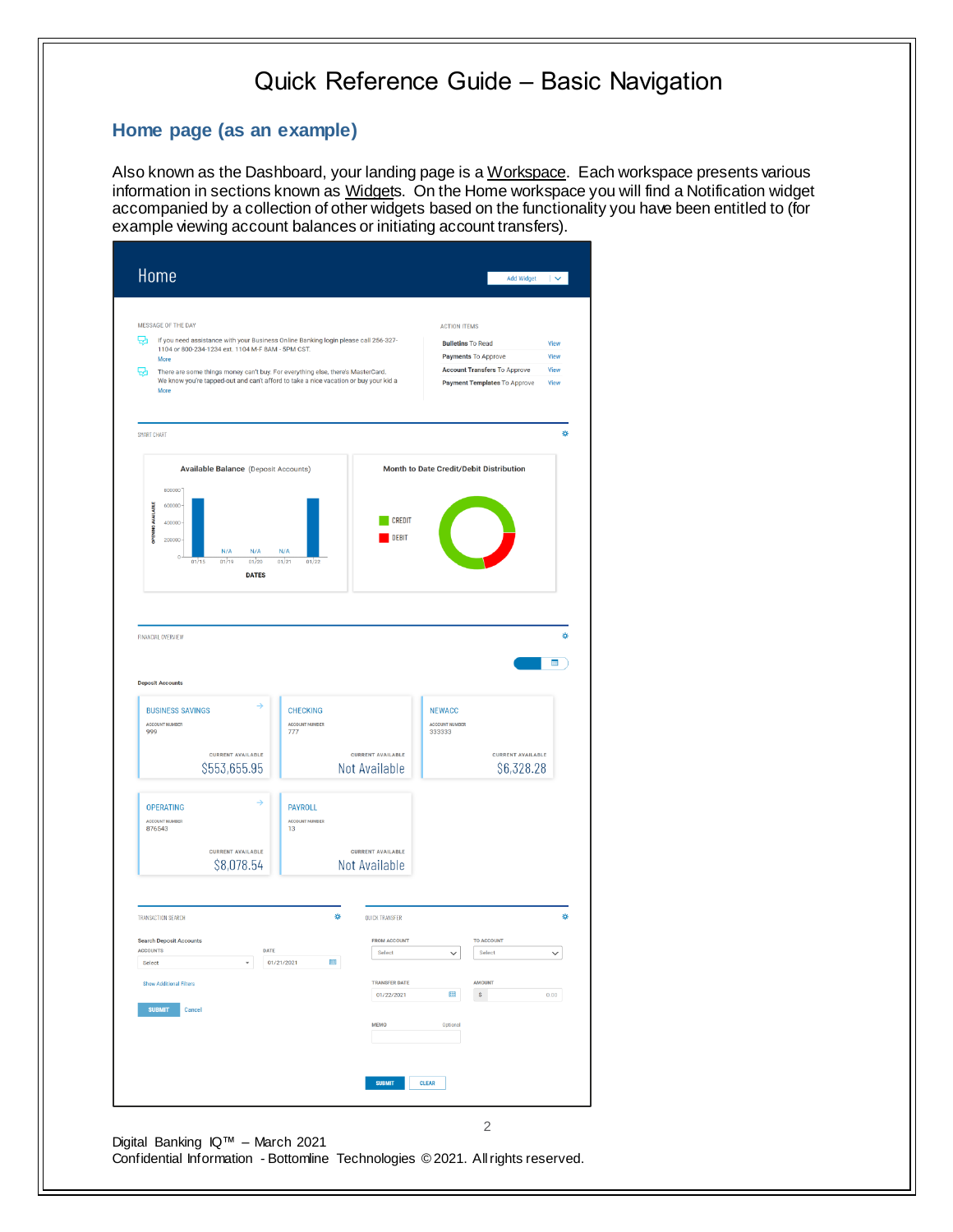#### **Workspace**

Each workspace is a page on which you will see the system default widgets relevant for that workspace (i.e. on the Stop Payments Workspace you would see a Stopy Payments widget). Workspaces offer the ability for you to add, remove, resize, and arrange widgets to personalize the workspace to best meet your needs.

| MESSAGE OF THE DAY<br>Welcome to Digital Banking IQ".<br>₩<br>More<br>Welcome to Digital Banking IQ Premier! Our goal is to provide an intuitive cash<br>~<br>management platform for you. |                                                                                         | <b>Add Widget</b><br>$\checkmark$        |
|--------------------------------------------------------------------------------------------------------------------------------------------------------------------------------------------|-----------------------------------------------------------------------------------------|------------------------------------------|
|                                                                                                                                                                                            |                                                                                         | ACH Pass-Thru<br><b>ACH Positive Pay</b> |
|                                                                                                                                                                                            | <b>ACTION ITEMS</b><br><b>Bulletins To Read Audit Report</b>                            | <b>ACH Totals</b><br>Account Summary     |
|                                                                                                                                                                                            | <b>Payments To App</b> Electronic Reports<br><b>Account Transfel</b> Financial Overview |                                          |
| More                                                                                                                                                                                       | Payment Templa Notifications                                                            | Payee Directory                          |

Any widgets on any workspace with a gear icon  $*$  in the upper right corner means it can be repositioned (moved), resized or deleted (removed):

| <b>STOP PAYMENTS</b> | ⋫                 |
|----------------------|-------------------|
| Add Stop Request(s)  | Remove<br>Resize  |
|                      | 습.<br>坐<br>▽<br>Ш |

To move a widget, just click on the top part of the widget being moved, then drag and drop:

|                                     |      |                               |   | <b>QUICK TRANSFER</b>     |   | 萘                 | łQ.      |
|-------------------------------------|------|-------------------------------|---|---------------------------|---|-------------------|----------|
| Search Deposit Accounts<br>ACCOUNTS |      | RANSACTION SEARCH             |   |                           |   |                   |          |
|                                     | DATE | rch Deposit Accounts          |   | <b>FROM ACCOUNT</b>       |   | <b>TO ACCOUNT</b> |          |
| Select                              |      | 20 Jul 2019 - 20 Jul 2019     | 岡 | ! SelectATE               |   | Select            | ٠        |
| Show Additional Filters             |      | Select                        |   | 20 Jul 2019 - 20 Jul 2019 |   |                   |          |
|                                     |      |                               |   | <b>TRANSFER DATE</b>      |   | <b>AMOUNT</b>     |          |
| SUBMIT 1<br>Cancel                  |      | <b>how Additional Filters</b> |   | 107/20/2019               | 曲 |                   | 0.00     |
|                                     |      | $\Box$ Cancel                 |   | MEMO                      |   |                   | Optional |
|                                     |      |                               |   |                           |   |                   |          |
|                                     |      |                               |   |                           |   |                   |          |
|                                     |      |                               |   |                           |   |                   |          |
|                                     |      |                               |   |                           |   |                   |          |
|                                     |      |                               |   | Clear<br><b>SUBMIT</b>    |   |                   |          |
|                                     |      |                               |   |                           |   |                   |          |
|                                     |      |                               |   |                           |   |                   |          |
|                                     |      |                               |   |                           |   |                   |          |
|                                     |      |                               |   |                           |   |                   |          |
|                                     |      |                               |   |                           |   |                   |          |
|                                     |      |                               |   |                           |   |                   |          |
|                                     |      |                               |   |                           |   |                   |          |
| Digital Banking IQ™ - March 2021    |      |                               |   | 3                         |   |                   |          |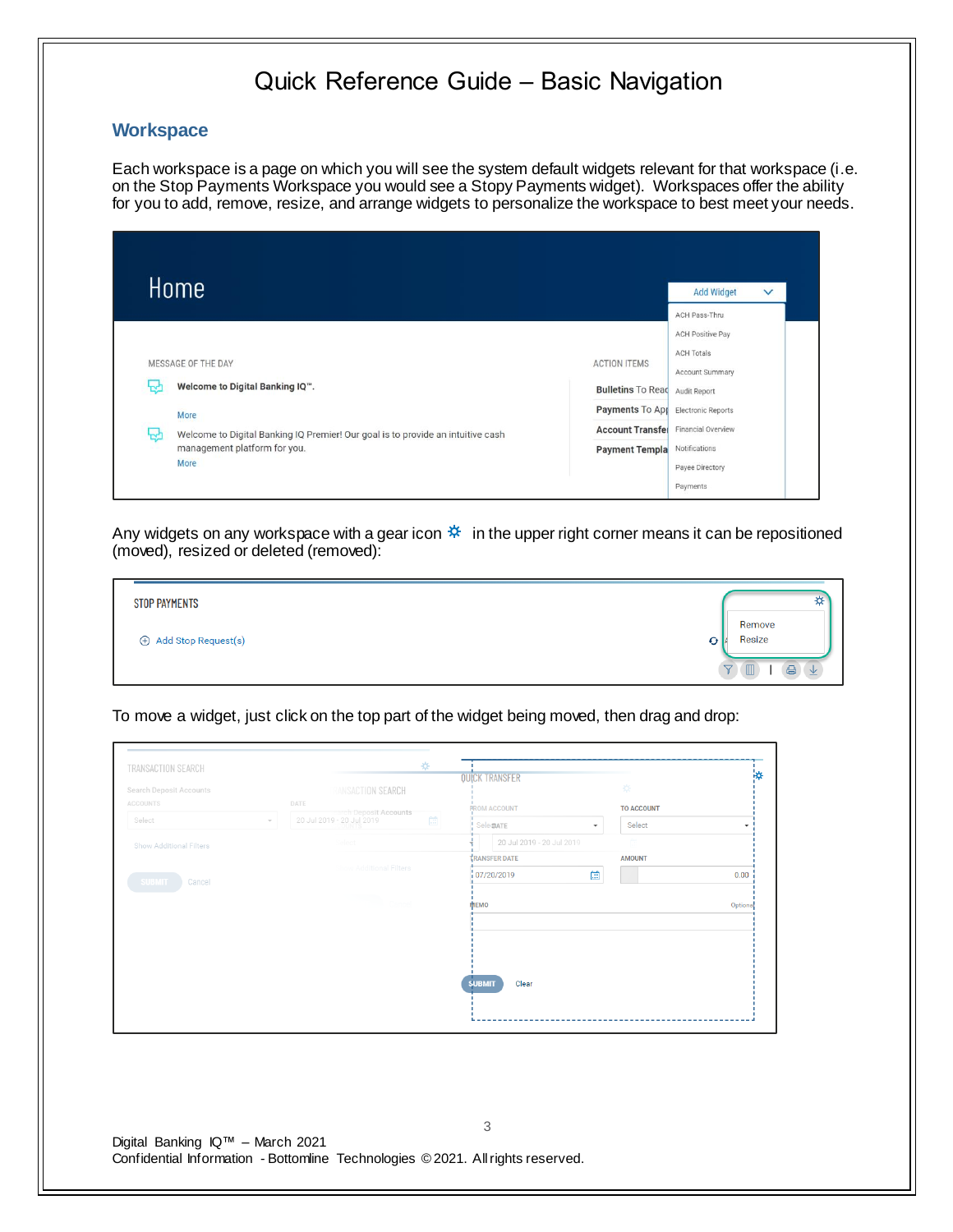### **Widget**

A widget is a single focused component that presents action(s) and information with common purpose in a List View, such as view account information, place a stop payment or makean account transfer.

While each widget focuses on different purpose, widgets have a set of standard capabilities:

- 1. Repositionable, resizable and removable as described previously under Workspace for widgets with an  $\frac{1}{2}$  icon.
- 2. Present sub-category of information in additional list views. **+** indicates there is more info to be expanded –

| <b>ACCOUNT SUMMARY</b>      |                        |                         |                               |                          |                                               |                                        |
|-----------------------------|------------------------|-------------------------|-------------------------------|--------------------------|-----------------------------------------------|----------------------------------------|
| <b>ALL ACCOUNTS</b>         | <b>BALANCE HISTORY</b> | <b>ACCOUNT ACTIVITY</b> | <b>EXPORT</b>                 |                          |                                               |                                        |
|                             |                        |                         |                               |                          |                                               | ₩.<br>$\blacksquare$                   |
| <b>DEPOSIT ACCOUNTS</b>     |                        |                         |                               |                          | <b>TODAY'S OPENING LEDGER</b><br>\$932,822.40 | <b>CURRENT AVAILABLE</b><br>\$1,739.58 |
|                             |                        |                         |                               |                          |                                               | ← As of 09/23/2019 11:43 AM            |
|                             |                        |                         |                               |                          | $\triangledown$                               | $\blacksquare$<br>∣ ⊜ ⊻                |
| <b>ACCOUNT NAME</b>         | <b>ACCOUNT NUMBER</b>  |                         | <b>TODAY'S OPENING LEDGER</b> | <b>CURRENT AVAILABLE</b> |                                               |                                        |
| <b>Operating Account</b>    | 0010000001             | 88654.87                |                               | 758.04                   |                                               |                                        |
| <b>Payroll Account</b>      | 0010000002             | 253446.94               |                               | 88.64                    |                                               |                                        |
| <b>Capital Account</b>      | 0010000003             | 590720.59               |                               | 701.22                   |                                               |                                        |
| <b>Disbursement Account</b> | 0010000007             |                         | Not Available                 | 191.68                   |                                               |                                        |
| <b>VIEW 1-4 OF 4</b>        |                        |                         |                               |                          | <b>DISPLAY</b>                                | $All \sim$<br>$\mathbf{1}$             |
| <b>LOAN ACCOUNTS</b><br>$+$ |                        |                         |                               |                          | <b>CURRENT PRINCIPAL</b>                      | <b>CURRENT AVAILABLE</b>               |
|                             |                        |                         |                               |                          | \$1,748.23                                    | \$5,784.63                             |
|                             |                        |                         |                               |                          |                                               |                                        |
|                             |                        |                         |                               |                          |                                               |                                        |

3. Print the data you see or export all of the data in the widget within your range settings –

| <b>STOP PAYMENTS</b>         |               |                     |                       |                           |                                                    |                          |
|------------------------------|---------------|---------------------|-----------------------|---------------------------|----------------------------------------------------|--------------------------|
| $\oplus$ Add Stop Request(s) |               |                     |                       |                           | G As of 09/24/2019 02:16 PM                        |                          |
| <b>ACTIONS</b>               | <b>STATUS</b> | <b>ACCOUNT NAME</b> | <b>ACCOUNT NUMBER</b> | <b>CHECK NUMBER/RANGE</b> | $\triangledown$<br>$\blacksquare$<br><b>AMOUNT</b> | 业<br>e<br><b>STOP RE</b> |

Digital Banking IQ™ – March 2021 Confidential Information - Bottomline Technologies © 2021. Allrights reserved.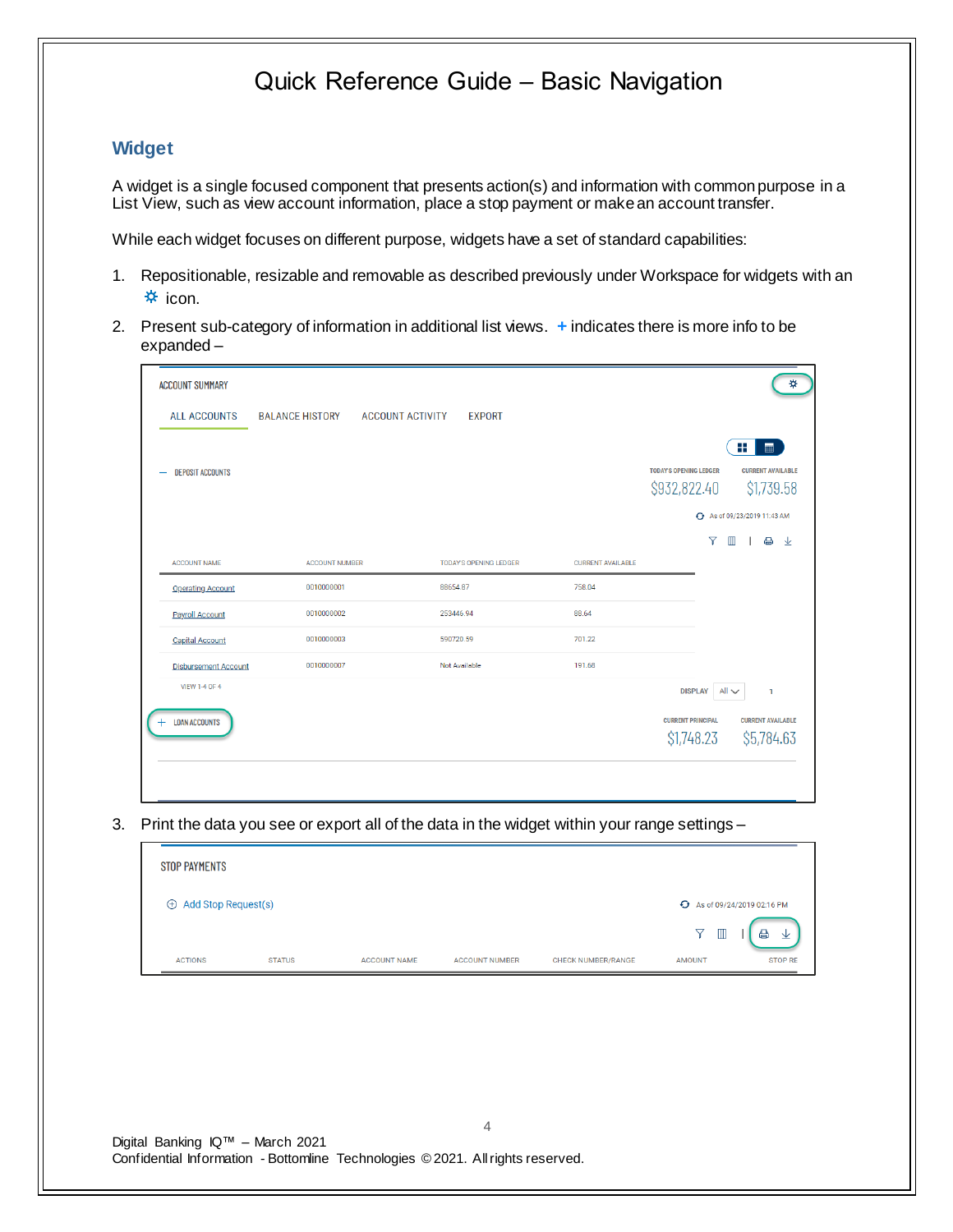4. Sort data in a column by clicking on the header –

|             |                            |                                |              | + As of 09/25/2019 09:05 AM |
|-------------|----------------------------|--------------------------------|--------------|-----------------------------|
|             |                            |                                |              | Y II<br>△<br>$\vee$         |
| <b>DATE</b> | <b>DESCRIPTION</b>         | <b>TRANSACTION DESCRIPTION</b> | <b>DEBIT</b> | <b>CREDIT</b>               |
| 09/16/2019  | <b>Book Transfer Debit</b> |                                | 8,000.00     |                             |
| 09/16/2019  | <b>Book Transfer Debit</b> | D DISTRIBUTED AVAILABILITY     | 4,000.00     |                             |
|             |                            |                                |              |                             |

#### Indicates sorted column

|            |                             |                                   |              | As of 09/25/2019 09:05 AM |     |
|------------|-----------------------------|-----------------------------------|--------------|---------------------------|-----|
| Save       |                             |                                   |              | Y M                       | ■ ↑ |
| DATE       | <b>DESCRIPTION</b> 1        | <b>TRANSACTION DESCRIPTION</b>    | <b>DEBIT</b> | <b>CREDIT</b>             |     |
| 09/16/2019 | <b>Book Transfer Credit</b> | <b>D DISTRIBUTED AVAILABILITY</b> |              | 4,000.00                  |     |
| 09/16/2019 | <b>Book Transfer Credit</b> |                                   |              | 55,000.00                 |     |

5. Click on column icon to arrange order of column display –

| <b>STOP PAYMENTS</b>         |               |                     |                       |                           |                                                    |                          |
|------------------------------|---------------|---------------------|-----------------------|---------------------------|----------------------------------------------------|--------------------------|
| $\oplus$ Add Stop Request(s) |               |                     |                       |                           | + As of 09/24/2019 02:16 PM                        |                          |
| <b>ACTIONS</b>               | <b>STATUS</b> | <b>ACCOUNT NAME</b> | <b>ACCOUNT NUMBER</b> | <b>CHECK NUMBER/RANGE</b> | $\blacksquare$<br>$\triangledown$<br><b>AMOUNT</b> | €<br>业<br><b>STOP RE</b> |

From the slide-out menu, select and deselect desired data, drag and drop data to rearrange order

|                              | <b>Stop Payments</b> |                     |                       |                           |               |                                     | $\circledR$ |
|------------------------------|----------------------|---------------------|-----------------------|---------------------------|---------------|-------------------------------------|-------------|
|                              |                      |                     |                       |                           |               | <b>FILTERS</b><br><b>COLUMNS</b>    |             |
|                              |                      |                     |                       |                           |               | $\boxdot$ Status                    | $\Delta$    |
|                              |                      |                     |                       |                           |               | $\boxed{\triangle}$ Account Name    |             |
| <b>STOP PAYMENTS</b>         |                      |                     |                       |                           |               | □ Account Number                    |             |
|                              |                      |                     |                       |                           |               | □ Check Number/Range                |             |
| $\oplus$ Add Stop Request(s) |                      |                     |                       |                           |               | $\boxdot$ Amount                    |             |
|                              |                      |                     |                       |                           |               | $\boxdot$ Stop Reason               |             |
| <b>ACTIONS</b>               | <b>STATUS</b>        | <b>ACCOUNT NAME</b> | <b>ACCOUNT NUMBER</b> | <b>CHECK NUMBER/RANGE</b> | <b>AMOUNT</b> | $\boxed{\triangle}$ Expiration Date |             |
| $\cdots$                     | Placed               | seven four diis c   | 4444444               | 1234                      | 25.00         | Response Description                |             |
|                              |                      |                     |                       |                           |               | $\Box$ Check Issue Date             |             |
| $\cdots$                     | Placed               | Shoni Test          | 123456789             | 2342                      | 34,535.00     | □ Bank Trace Number                 |             |
| $\cdots$                     | Placed               | Shoni Test          | 123456789             | 35345                     | 232.00        | $\boxdot$ Initiated By              |             |
| <b>VIEW 1-3 OF 3</b>         |                      |                     |                       |                           |               | $\Box$ Payee                        |             |
|                              |                      |                     |                       |                           |               | $\boxdot$ Stop Date                 |             |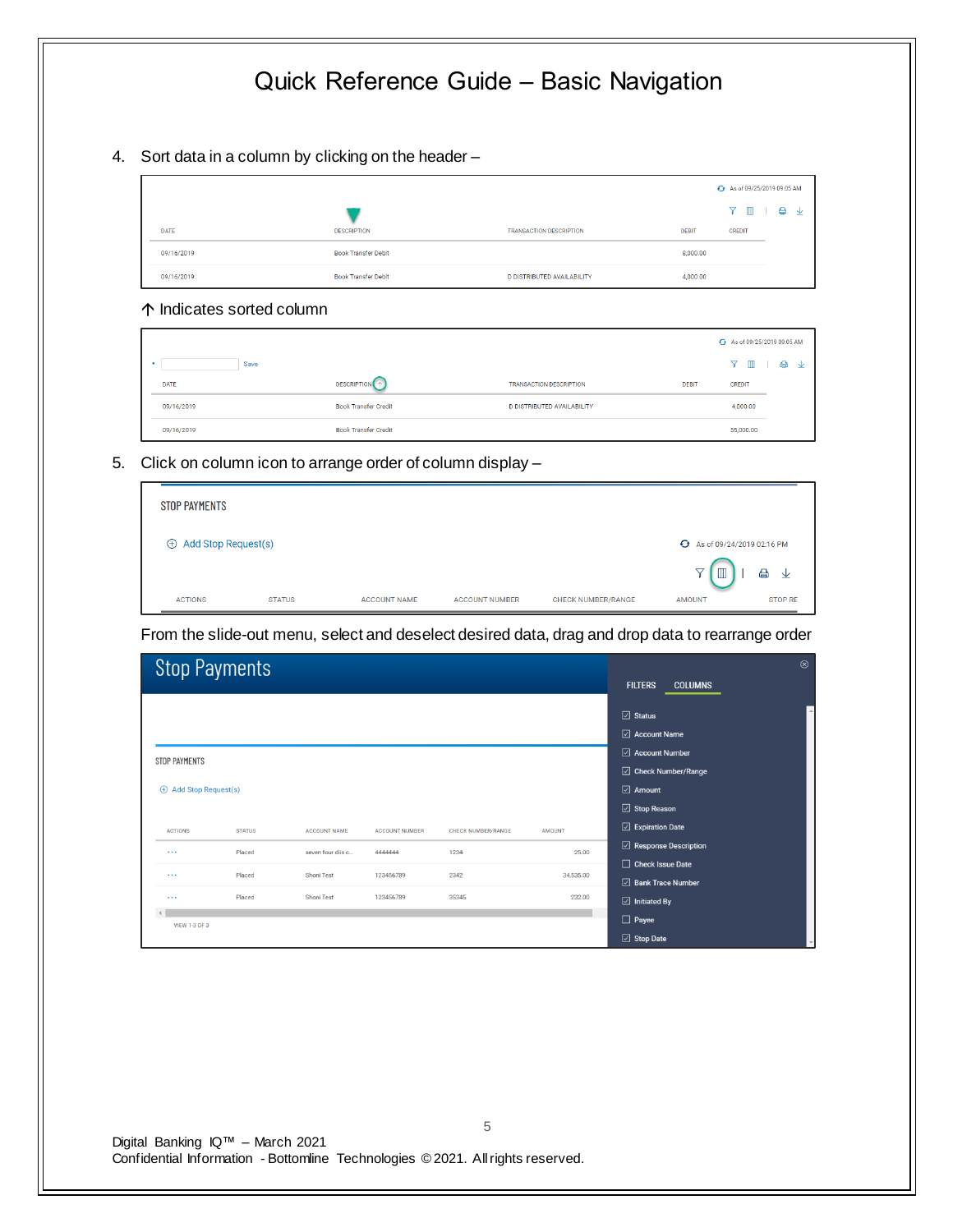6. Click on filter icon to narrow in on specific transactions –

| <b>STOP PAYMENTS</b>         |               |                     |                       |                           |                                                                  |                |
|------------------------------|---------------|---------------------|-----------------------|---------------------------|------------------------------------------------------------------|----------------|
| $\oplus$ Add Stop Request(s) |               |                     |                       |                           | + As of 09/24/2019 02:16 PM<br>$\triangledown$<br>$\blacksquare$ | €<br>⊻         |
| <b>ACTIONS</b>               | <b>STATUS</b> | <b>ACCOUNT NAME</b> | <b>ACCOUNT NUMBER</b> | <b>CHECK NUMBER/RANGE</b> | <b>AMOUNT</b>                                                    | <b>STOP RE</b> |

From the slide-out menu, select data to filter and set perimeters to zone in on the transactions

| <b>Stop Payments</b>                                                                              | $\circledcirc$<br><b>FILTERS</b><br><b>COLUMNS</b> |
|---------------------------------------------------------------------------------------------------|----------------------------------------------------|
|                                                                                                   | <b>Account Name</b><br>\,                          |
|                                                                                                   | <b>Account Number</b><br>$\mathbf{v}$              |
|                                                                                                   | $\vee$ Amount $\gamma$ Clear                       |
|                                                                                                   | Equals<br>500.00<br>$\checkmark$                   |
| STOP PAYMENTS                                                                                     | <b>Bank Trace Number</b><br>$\rightarrow$          |
|                                                                                                   | Check Issue Date $\gamma$ Clear<br>$\rightarrow$   |
| Add Stop Request(s)<br>$\bigoplus$                                                                | <b>Check Number/Range</b><br>$\mathcal{E}$         |
| Save                                                                                              | $\vee$ Expiration Date $\varphi$ Clear             |
| AMOUNT (1) Show Values<br>CHECK ISSUE DATE (1)<br>STOP DATE (1)<br><b>FILTERS</b>                 | 2019-08-25 - 2019-09-25<br>$\checkmark$            |
| AMOUNT<br><b>STATUS</b><br><b>ACTIONS</b><br>ACCOUNT NAME<br>ACCOUNT NUMBER<br>CHECK NUMBER/RANGE | ST <sub>1</sub><br><b>Initiated By</b><br>٠        |
|                                                                                                   | $\mathbf{y}$<br>Payee                              |
|                                                                                                   | <b>Response Description</b><br>١,                  |
| VIEW 0 OF 0                                                                                       | $\rightarrow$<br><b>Status</b>                     |
|                                                                                                   | <b>Stop Date</b><br>$\rightarrow$                  |
|                                                                                                   | <b>Apply</b>                                       |

7. Save your personalized view for reuse –

When you adjust the default view by sorting a column, changing column display order, adding/removing column(s) or filtering any data, input filed automatically presents for you to save that view with a unique name

| Add Stop Request(s) |                                                            |                                     |                       |                       |                    |               |                    |                                   | As of 09/26/2019 02:57 PM          |
|---------------------|------------------------------------------------------------|-------------------------------------|-----------------------|-----------------------|--------------------|---------------|--------------------|-----------------------------------|------------------------------------|
| ٠                   |                                                            | Save                                |                       |                       |                    |               |                    | 7<br>m                            | $\oplus$<br>业                      |
|                     | <b>STOP REASON (1)</b><br><b>FILTERS</b><br><b>ACTIONS</b> | <b>Show Values</b><br><b>STATUS</b> | <b>ACCOUNT NAME</b>   | <b>ACCOUNT NUMBER</b> | CHECK NUMBER/RANGE | <b>AMOUNT</b> | STOP REASON Y      | <b>EXPIRATION DATE</b>            | <b>RESPONSE DESC</b>               |
|                     | $\cdots$                                                   | Placed                              | seven four diis c     | 4444444               | 1234               | 25.00         | fraud              |                                   | Stop Payment re                    |
|                     | $\cdots$                                                   | Placed                              | Shoni Test            | 123456789             | 2342               | 34,535.00     | fraud              |                                   | Stop Payment re                    |
|                     | $\sim$ $\sim$ $\sim$                                       | Placed                              | Shoni Test            | 123456789             | 35345              | 232.00        | fraud              |                                   | Stop Payment re                    |
|                     | VIEW 1-3 OF 3                                              |                                     |                       |                       |                    |               |                    | $All \vee$<br><b>DISPLAY</b>      | $\bar{\mathbf{F}}$<br>$\mathbf{1}$ |
|                     | (+) Add Stop Request(s)                                    |                                     |                       |                       |                    |               |                    |                                   | As of 09/26/2019 02:57 PM          |
| ٠                   |                                                            | Save                                |                       |                       |                    |               |                    | $\triangledown$<br>$\blacksquare$ | $\oplus$<br>$\frac{1}{2}$          |
|                     | <b>ACTIONS</b>                                             | <b>ACCOUNT NAME</b>                 | <b>ACCOUNT NUMBER</b> | CHECK NUMBER/RANGE    | AMOUNT 1           | <b>STATUS</b> | <b>STOP REASON</b> | <b>EXPIRATION DATE</b>            | <b>RESPONSE DESC</b>               |
|                     | $\sim$ $\sim$ $\sim$                                       | seven four diis c                   | 4444444               | 1234                  | 25.00              | Placed        | fraud              |                                   | Stop Payment re                    |
|                     | $\cdots$                                                   | Shoni Test                          | 123456789             | 35345                 | 232.00             | Placed        | fraud              |                                   | Stop Payment re                    |
|                     | $\sim$ $\sim$ $\sim$                                       | Shoni Test                          | 123456789             | 2342                  | 34,535.00          | Placed        | fraud              |                                   | Stop Payment re                    |